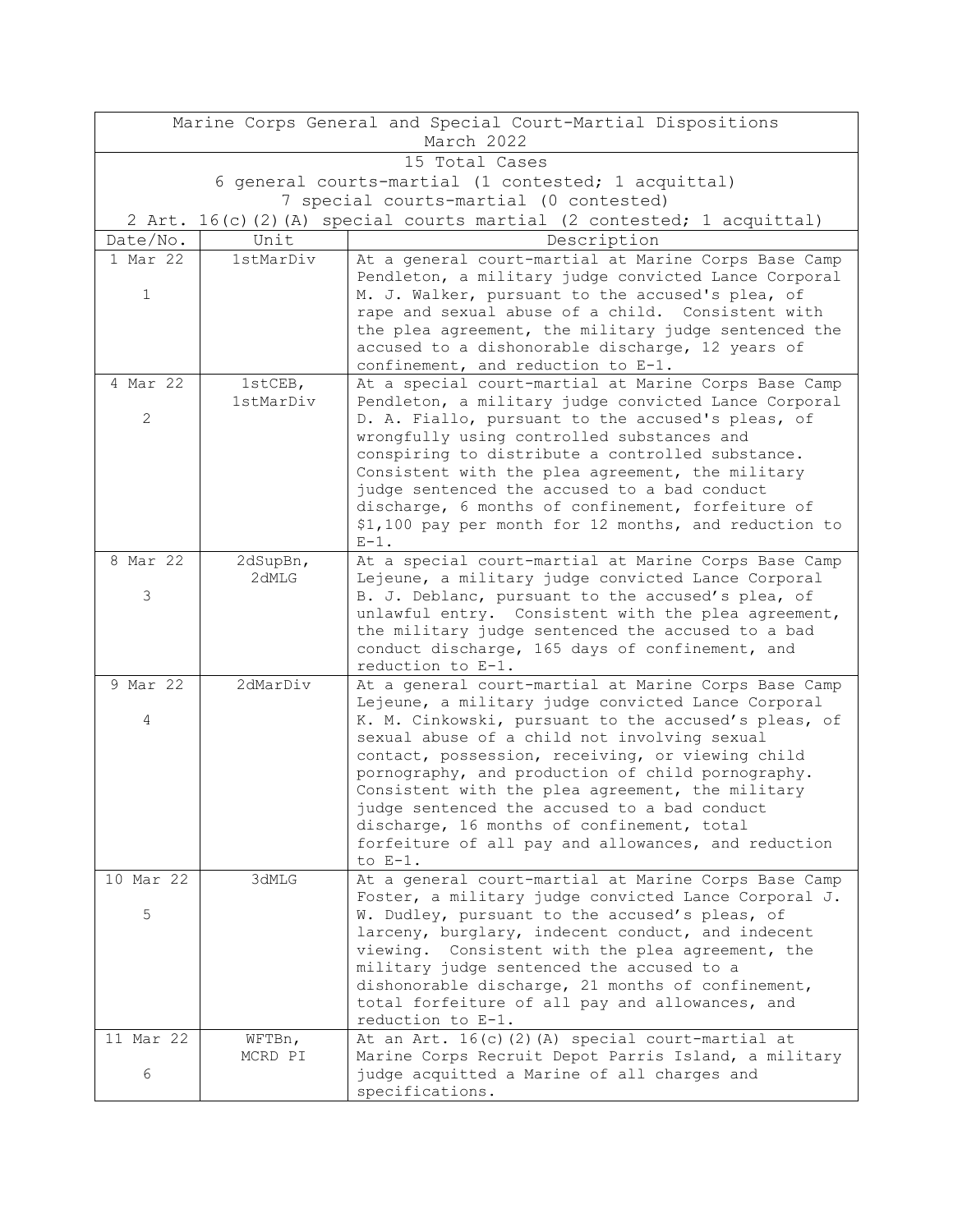| 15 Mar 22     | 4thMarReg,   | At a special court-martial at Marine Corps Base Camp  |
|---------------|--------------|-------------------------------------------------------|
|               | 3dMarDiv     | Foster, a military judge convicted Lance Corporal J.  |
| 7             |              | A. Rojas, pursuant to the accused's pleas, of         |
|               |              | failure to obey a lawful order and failure to obey a  |
|               |              | lawful general order. Consistent with the plea        |
|               |              | agreement, the military judge sentenced the accused   |
|               |              | to 126 days of confinement and reduction to E-1.      |
| 20 Mar 22     | MARCORLOGCOM | At a general court-martial at Marine Corps Recruit    |
|               |              | Depot Parris Island, a military judge acquitted a     |
| 8             |              | Marine of all charges and specifications.             |
| $22$ Mar $22$ | 8thMarReg,   | At a special court-martial at Marine Corps Base Camp  |
|               | 2dMarDiv     | Lejeune, a military judge convicted Private A. L.     |
| 9             |              | Brooks, pursuant to the accused's pleas, of breaking  |
|               |              | restriction and wrongful use of controlled            |
|               |              | substances. Consistent with the plea agreement, the   |
|               |              | military judge sentenced the accused to a bad         |
|               |              | conduct discharge and 83 days of confinement.         |
| 24 Mar 22     | 1stMLG       | At a general court-martial at Marine Corps Base Camp  |
|               |              | Pendleton, a military judge convicted Corporal R. E.  |
| 10            |              | Denson II, pursuant to the accused's plea, of         |
|               |              | abusive sexual contact. Consistent with the plea      |
|               |              | agreement, the military judge sentenced the accused   |
|               |              | to a dishonorable discharge, 79 months of             |
|               |              | confinement, total forfeiture of all pay and          |
|               |              | allowances, and reduction to E-1.                     |
| 28 Mar 22     | HqBn,        | At a special court-martial at Marine Corps Base Camp  |
|               | 1stMarDiv    | Pendleton, a military judge convicted Lance Corporal  |
| 11            |              | D. C. Un, pursuant to the accused's pleas, of         |
|               |              | violating a lawful general order and wrongful use of  |
|               |              | a controlled substance. Consistent with the plea      |
|               |              | agreement, the military judge sentenced the accused   |
|               |              | to a bad conduct discharge, 3 months of confinement,  |
|               |              | forfeiture of \$1,000 pay per month for 4 months, and |
|               |              | reduction to E-1.                                     |
| 29 Mar 22     | $CLR-3,$     | At an Art. 16(c)(2)(A) special court-martial at       |
|               | 3dMLG        | Marine Corps Base Camp Foster, a military judge       |
| 12            |              | convicted Lance Corporal N. J. Nordberg-Sanchez of    |
|               |              | dereliction in the performance of his duties.<br>The  |
|               |              | military judge sentenced the accused to forfeiture    |
|               |              | of \$568 pay per month for one month.                 |
| 31 Mar 22     | 3dMAW        | At a general court-martial at Marine Corps Air        |
|               |              | Station Miramar, a military judge convicted Gunnery   |
| 13            |              | Sergeant D. J. Keil, pursuant to the accused's        |
|               |              | pleas, of violating lawful general orders and         |
|               |              | extramarital sexual conduct. Consistent with the      |
|               |              | plea agreement, the military judge sentenced the      |
|               |              | accused to a bad conduct discharge, 165 days of       |
|               |              | confinement, and reduction to E-3.                    |